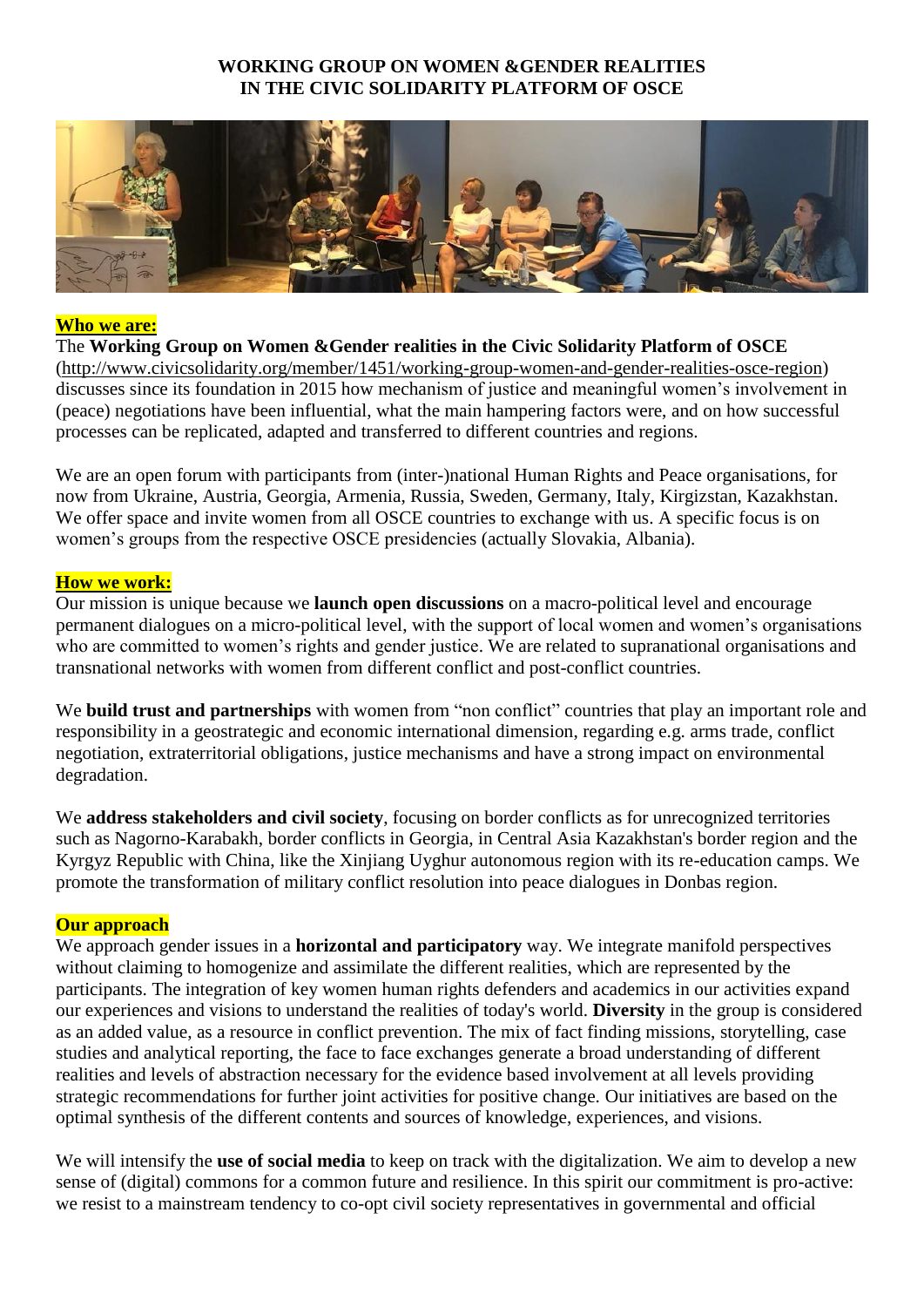institutional networks (for decoration) and we avoid any form of mainstreaming but promote the diversity of conditions under which women (and men) organize their daily live.

We confront all civil society groups represented in the CSP with **evidence based analysis**, we advocate and do the necessary monitoring within the WPS Agenda. We address the decision-making bodies, the stakeholders, the OSCE, and its different departments (HDIM, Gender Unit and others). We strive to build effective and accountable institutions using an inclusive approach to involve all stakeholders on different levels.

The **cross-dimensionality** is a key factor of our approach. It is the logical consequence of the compilation of manifold facts, sound analysis and evidence based knowledge. Therefore, we use a gender lens on the interconnectedness and spill over effects of the three OSCE dimensions:

- **Human dimension**, including underlying social inequalities, exclusive patriarchal structures, protection of women Human rights defenders, narratives of violent extremism, (sexist) hate speech against women
- **Security dimension** integrating Human security, an active impact in multilateralism in the spirit of sustainable Development/SDGs
- **Economic and Environmental dimension,** using theory of feminist economy to analyse the conditions of care work and the root causes of female poverty; focussing on the reduction and prevention of social distress, promoting policies for gender just climate change, fostering a transnational social security system (based on CEDAW and ILO), and protecting women migrants exposed to exploitation and precarious working conditions.

### **Main Topics**

Together we uphold the **rights** of those most marginalised and in danger (with a specific focus on women refugees, asylum seekers and IDPs) and hold our respective governments, (international) institutions and decision makers accountable to open space for women's involvement to move beyond politics of fear and to build structures and develop mechanisms for sustainable (gender just) peace.

We address the continuity and constant threat of **violence against women**. The testimonies of women reported to the Working Group by its participants give evidence that many women experience dominating patriarchy, stereotyping masculinities, backlashes in family politics and de-gendering, including more violence and extremism in the societies threatening the life of women.

Our feminist solidarity dialogues empower and ensure that women are ready and able to participate meaningfully in **peace building processes**, borrowing knowledge from other women's experiences to act as early warning instances and in preventive action. We formulate in post-conflict reconstruction requests to respect real, everyday based, needs according to women rights as human rights. We request **gender sensitivity** on all levels of decision making and the **involvement of young people**.

Security from a feminist point of view must be redefined in terms of a comprehensive understanding of well being and safety. This includes a strong commitment to turn war-economies into care economies.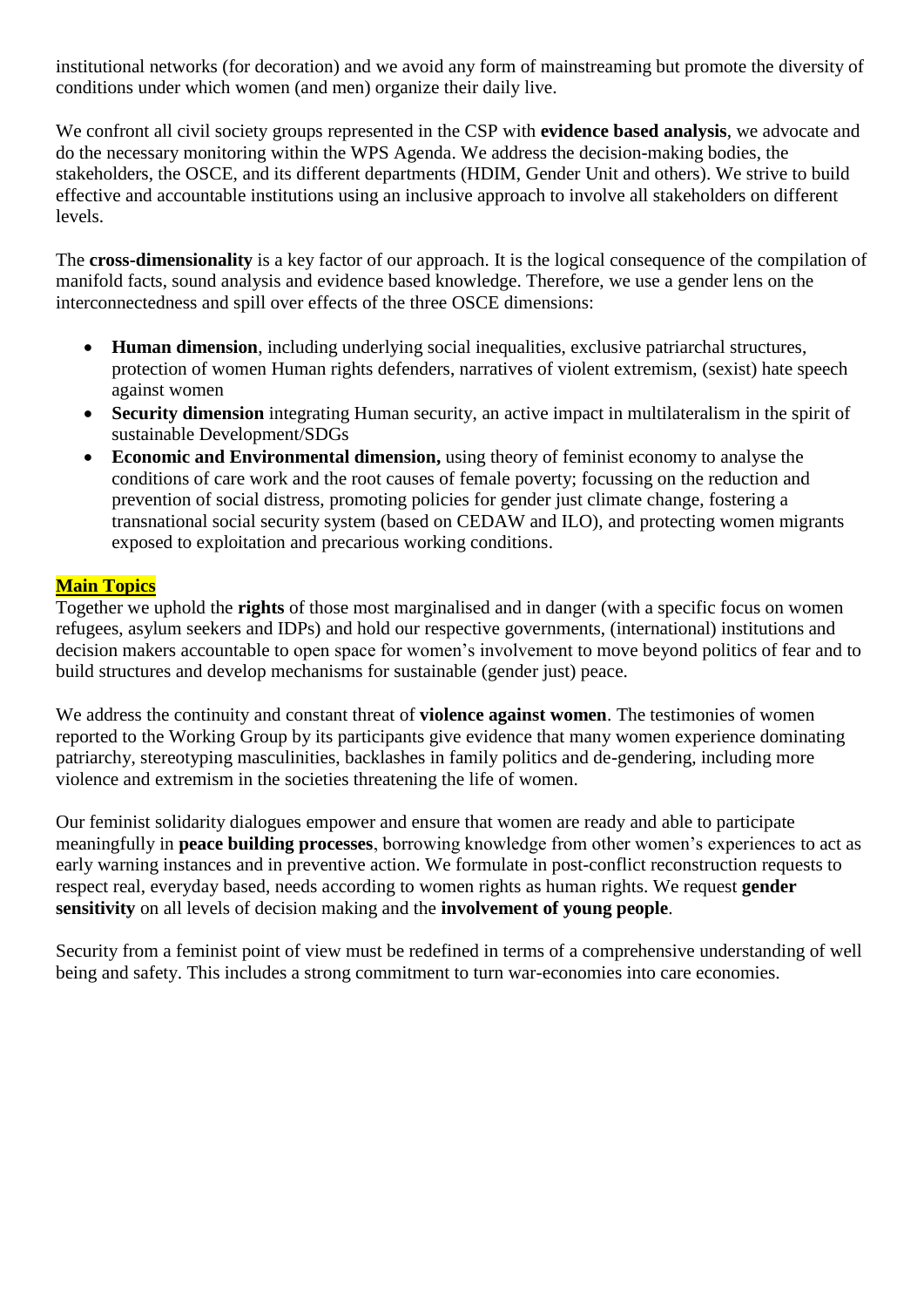## **Activities (past and upcoming)**

### **Participation in Yerevan:**

During the conference **"Women at Peace tables – More justice for all"** organised by Democracy today Armenia, namely Gulnara Shahinian, in Yerevan/Armenia from June 12 to 14, the WG organised first an internal exchange which was focussed on our interpretations of new developments in the WPS Agenda, our partial disappointment regarding the implementation of UNSCR1325 until now in different contexts. We discussed chances and scepticism regarding UNSCR 2467 in the perspective of future joint activities in 2020 (20 years of UNSCR 1325 and 35 years after Bejing – platform of action).

We clearly stated a changed world where (women) HR defenders, victims of torture and SGBV are threatened, freedom of association and justice in danger. We agreed that there is still a lack of implementation of long-term existing requests such as meaningful participation of women on all levels of decision making. We also agreed that protection of women HR defenders is at risk and pacifists are exposed to growing dangers in almost all countries, due to backlashes, de-gendering, economic conditions putting women aside and in "traditional family roles". Growing corruption, female poverty and environmental destruction aggravate the situation. We also considered that the situation of migrant women/refugee women and IDPs, are worsening. SGBV, insufficient economic opportunities and patriarchal structures create (new) threats for the life of women, make them even more vulnerable and deprive them from a necessary role of agents for change.

We appreciated the broad range of issues and commitment for peace and justice in difficult political circumstances, brought up by three award winners (Young women Peace Award) from Lebanon, Chechnya and Yemen which inspired the conference.

During the conference, the WG intervened in different panels:

- To present the WG under the title of "Voices of women must be heard" to strengthen Civil Society Cooperation, to get a broader picture of the diversity of challenges women are facing in the OSCE area, how to get also men engaged for a change for the benefit of all.
- To present women's initiatives for Peace in Donbas, perspectives through dialogue processes during hot phases of conflict in Ukraine and desk and field research about access to rights for IDP women and women in "grey zone" -"Women and displacement in Ukraine", Kharkiv-2019
- To present field research in Georgia and the Caucasian region, see more in "Through the eyes of women" of IDP women's association Consent.
- To answer to the question: is justice available for women (victims of SGBV) during conflict and present country specific situations and mechanism such as the women's court.

Special meeting with OSCE representative Graziella Pavone from ODIHR and a meeting in the Armenian parliament allowed inside information and development of constructive joint strategies for advocacy.

# **Planning:**

The WG will continue to strengthen its **cooperation with the OSCE**:

- Cooperation with and within specific platforms and dialogues with the Gender Unit
- Offer expertise for a side-event during HDIM to ODIHR in contact with Graziella Pavone, ODIHR for exchange and joint trainings
- Give input at the CSP General Assembly and strengthen exchange and cooperation with the CSP-WG coordinators, exchange especially the new WG on Security and HR. Promote its work in contact with diplomatic missions of the OSCE in resp.countries

# Members of the WG will **participate**:

 in the **Kharkiv Legal Forum** in Ukraine with a focus on Business and HR and a specific gender Focus, Sept.24-28, 2019, detailed information: Olena Uvarova – Mail: uvarova.info@gmail.com